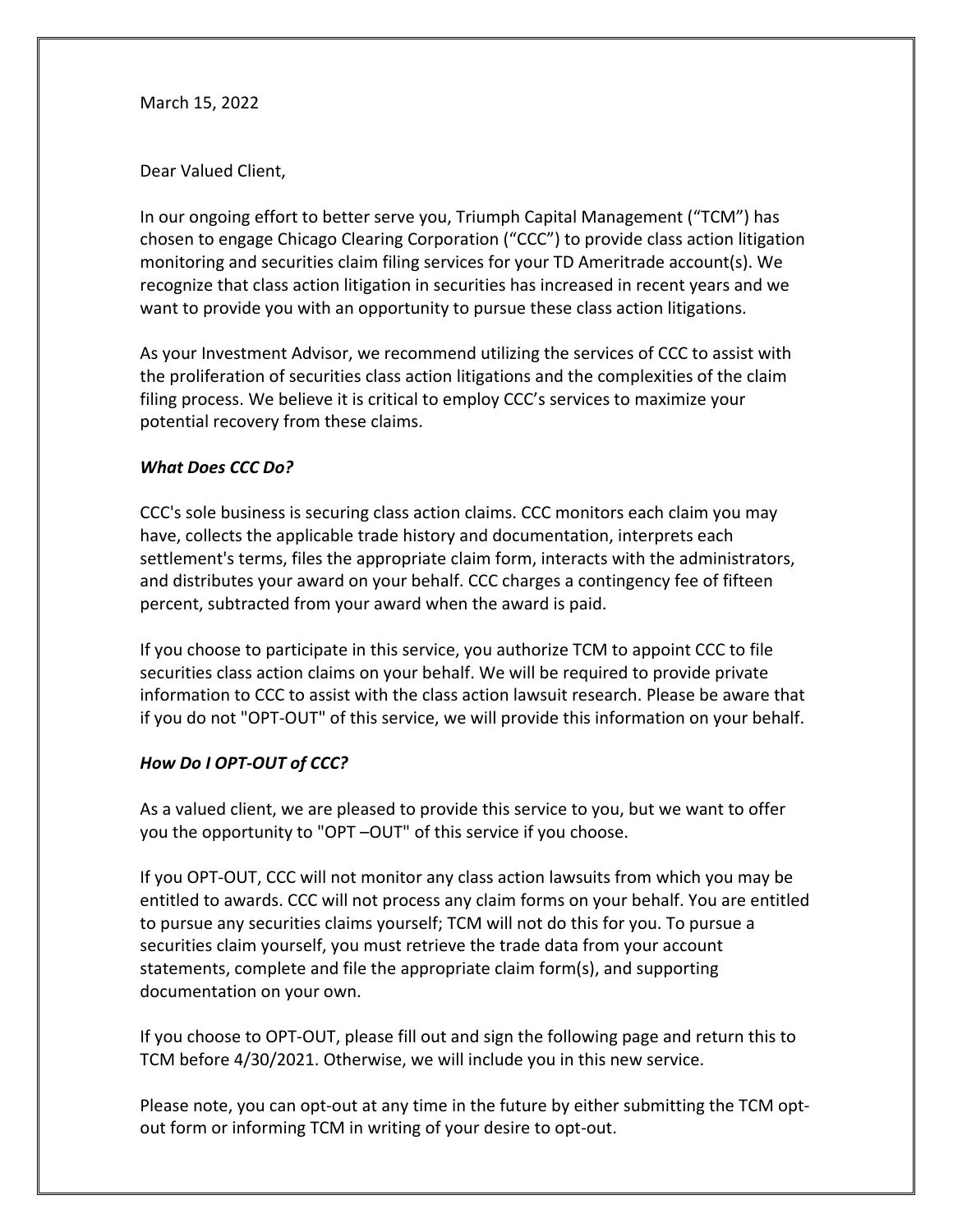## *Questions?*

If you have any questions or require additional information about your account(s), please contact us by email: [info@TriumphCapitalManagement.com](mailto:info@TriumphCapitalManagement.com) or by phone: 1-877- 652-8607.

As always, your personal information will be carefully protected, both by our policies as well as applicable privacy laws.

Thank you for your business. We appreciate the opportunity to assist you with your investment goals.

Sincerely,

Triumph Capital Management